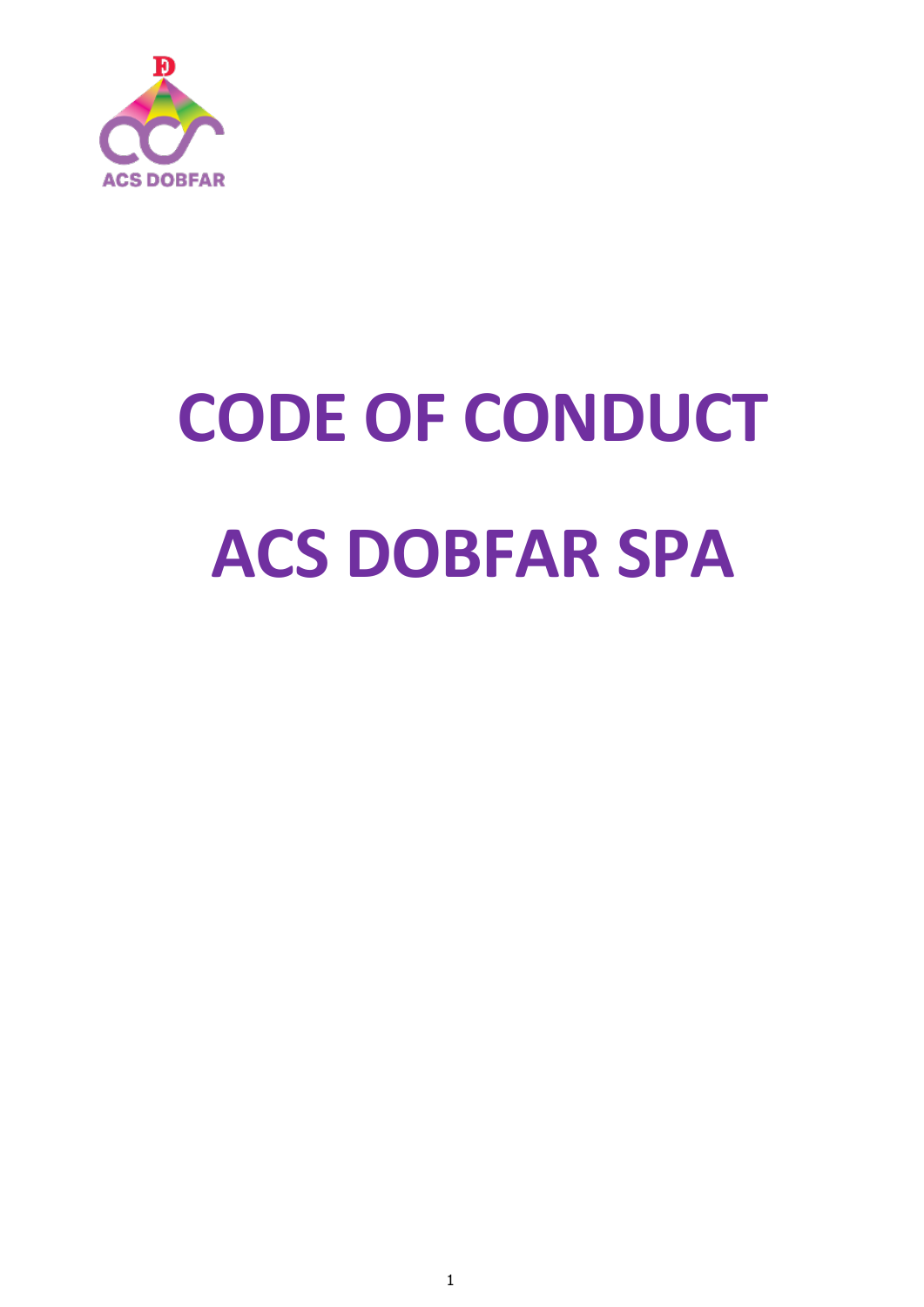

#### **FOREWORD**

The success of ACS DOBFAR S.p.A. (hereinafter ACSD) is based on values of transparency, credibility and legality, well-identified ethical principles that represent the Company's assets, and that are the basis on which the company's reputation has been built over the years.

ACSD, due to the importance of its business in the chemical and pharmaceutical industry as well as the strategic role it plays, must build its growth on a solid reputation, in compliance with the values of honesty and fairness in every work process. The Company also contributes to the civil, cultural and economic development of the territorial community in which its production plants operate. The principles that guide ACSD operations are a strict observance of the laws, fair competition, respect for the legitimate interests of customers, suppliers, employees, shareholders, institutions and finally the community. Furthermore, given the complexity of the situations, socio-economic interests and contexts in which the Company operates and interacts, each corporate behaviour must follow these principles and be compliant with the current legislation. For this reason, it is important to clearly define the set of values that the Company recognizes, accepts, endorses and applies at all levels, without any distinctions or exceptions. The Code of Conduct is combined, with the utmost harmony and unity of purpose, with the Corporate Policies that are in force in all the plants of ACSD, in terms of Safety and Environment.

In fact, ACSD requires each employee, the Board of Directors and Board of Auditors to address their behaviour and conduct their activities in accordance with a constant and strict observance of the principles and values contained in this document. Any conduct contrary to the Code of Ethics and the legislation in force is condemned - be it individual or carried out by several parties linked by an association - since it does not respond to the pursuit of the underlying interest of the Company.

Finally, the pursuit of the corporate interest can never justify behaviours contrary to this Code of Conduct. The Code of Ethics is approved by resolution of the Board of Directors of ACS DOBFAR S.p.A. and constitutes an integral part of the Organization and Management Model pursuant to Legislative Decree 231/01 adopted by the same, ensuring that the Company is provided with internal rules of conduct, which regulates also the relationship with external organizations and individuals, and that external parties are also required to respect. Lastly, by resolution of the Board of Directors of ACS DOBFAR S.p.A., the Code of Ethics can be modified and / or supplemented, also based on suggestions and indications from the control bodies.

2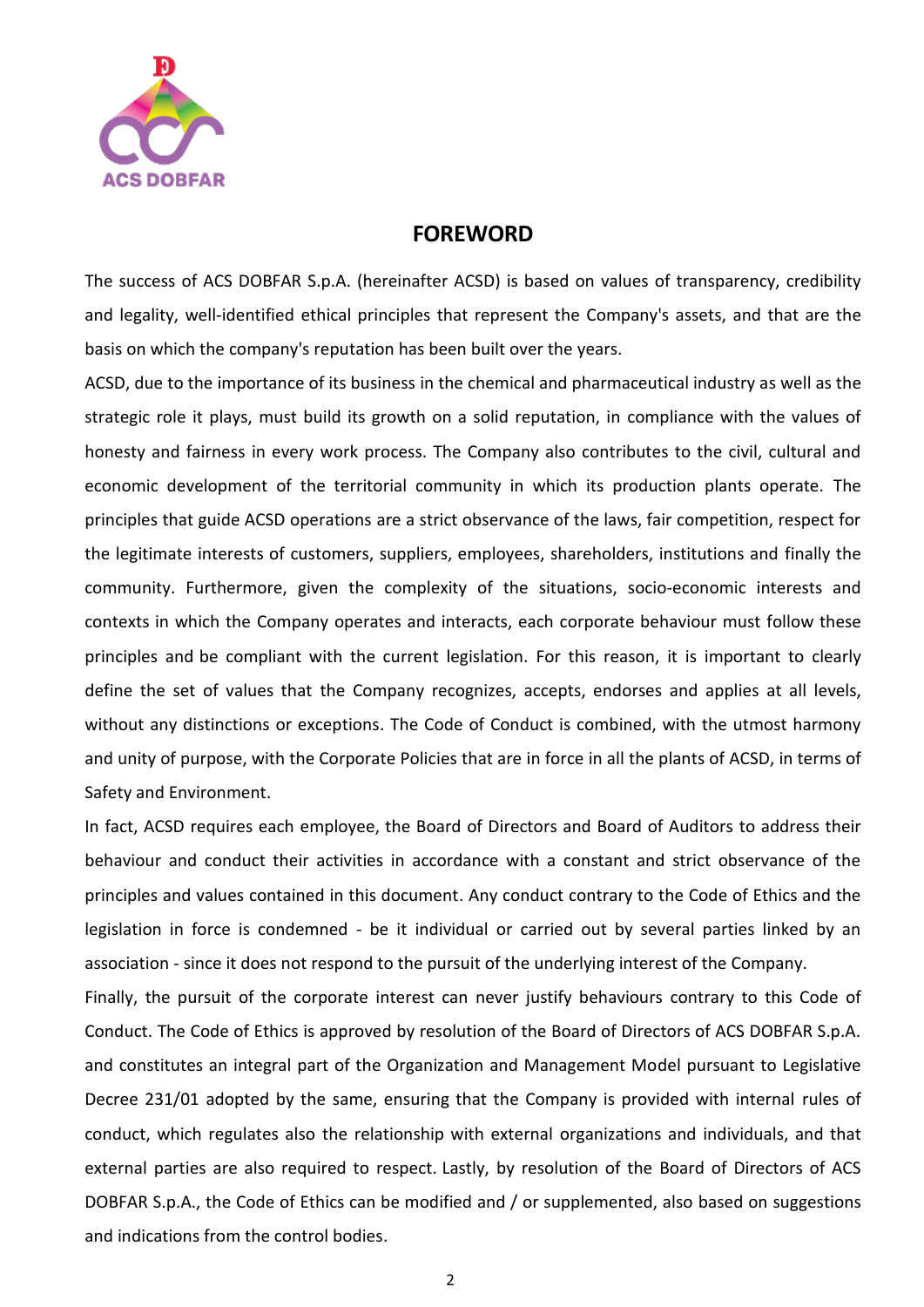

# **INDEX**

| 1. Scope of application of the criteria of conduct                     | Pag 4  |
|------------------------------------------------------------------------|--------|
| 2. Introduction                                                        | Pag 5  |
| 3. Business Conduct Policies                                           | Pag 6  |
| 4. Employees, collaborators and consultants                            | Pag 7  |
| 5. Health, safety and environment                                      | Pag 8  |
| 6. Relationships with external organizations and<br><b>individuals</b> | Pag 9  |
| 7. Relationships with institutions / public administration             | Pag 9  |
| 8. Internal control system and violation of the Code                   | Pag 10 |
| 9. Use of alcohol or drugs substances                                  | Pag 10 |
| 10. Smoking                                                            | Pag11  |
| 11. Anti-corruption and anti-money laundering                          | Pag11  |
| 12. Disciplinary and sanction system                                   | Pag11  |
| 13. Transitional provision                                             | Pag 12 |
| 14. Further integration                                                | Pag 12 |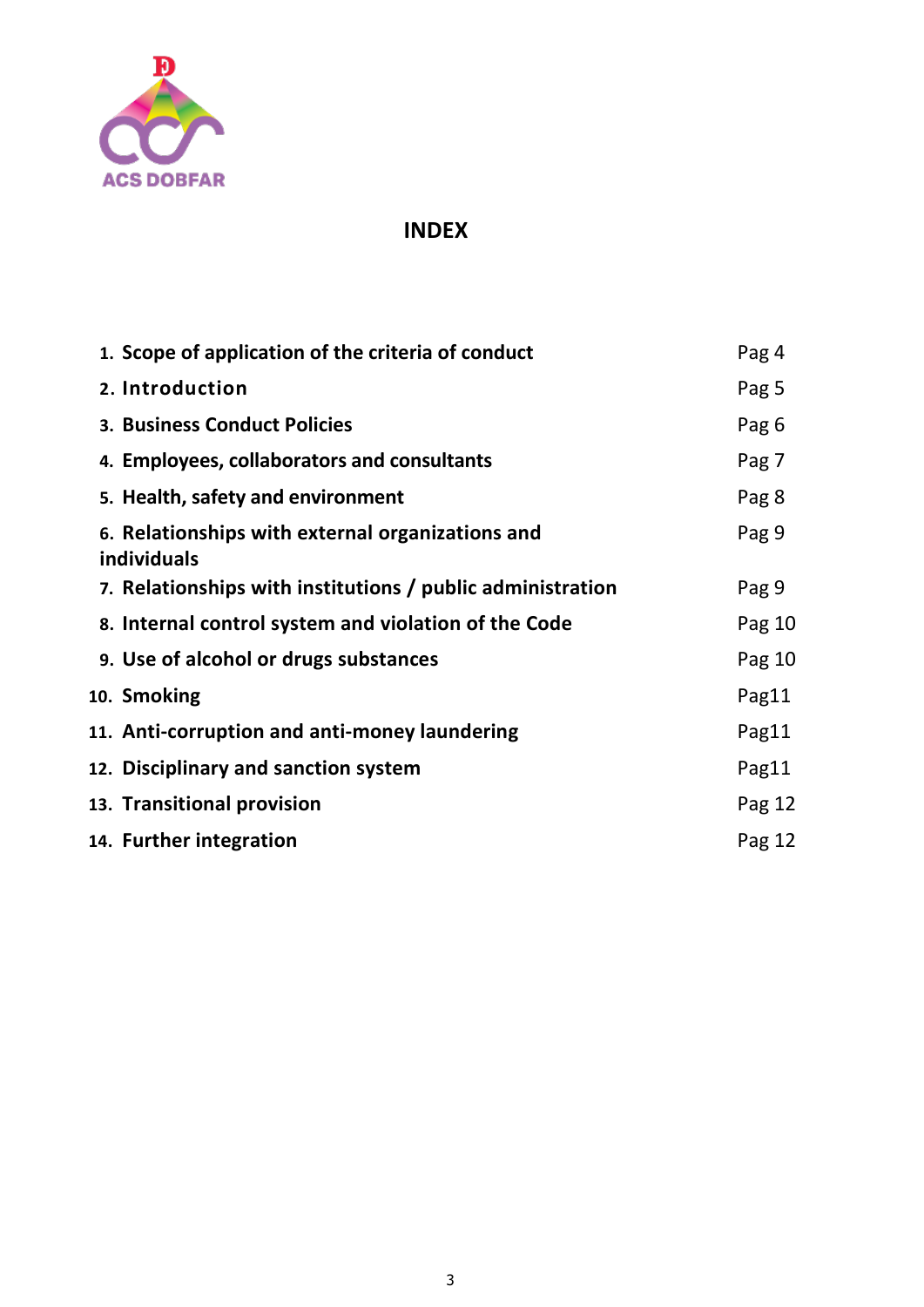

# **1. SCOPE OF APPLICATION OF THE CRITERIA OF CONDUCT**



**•**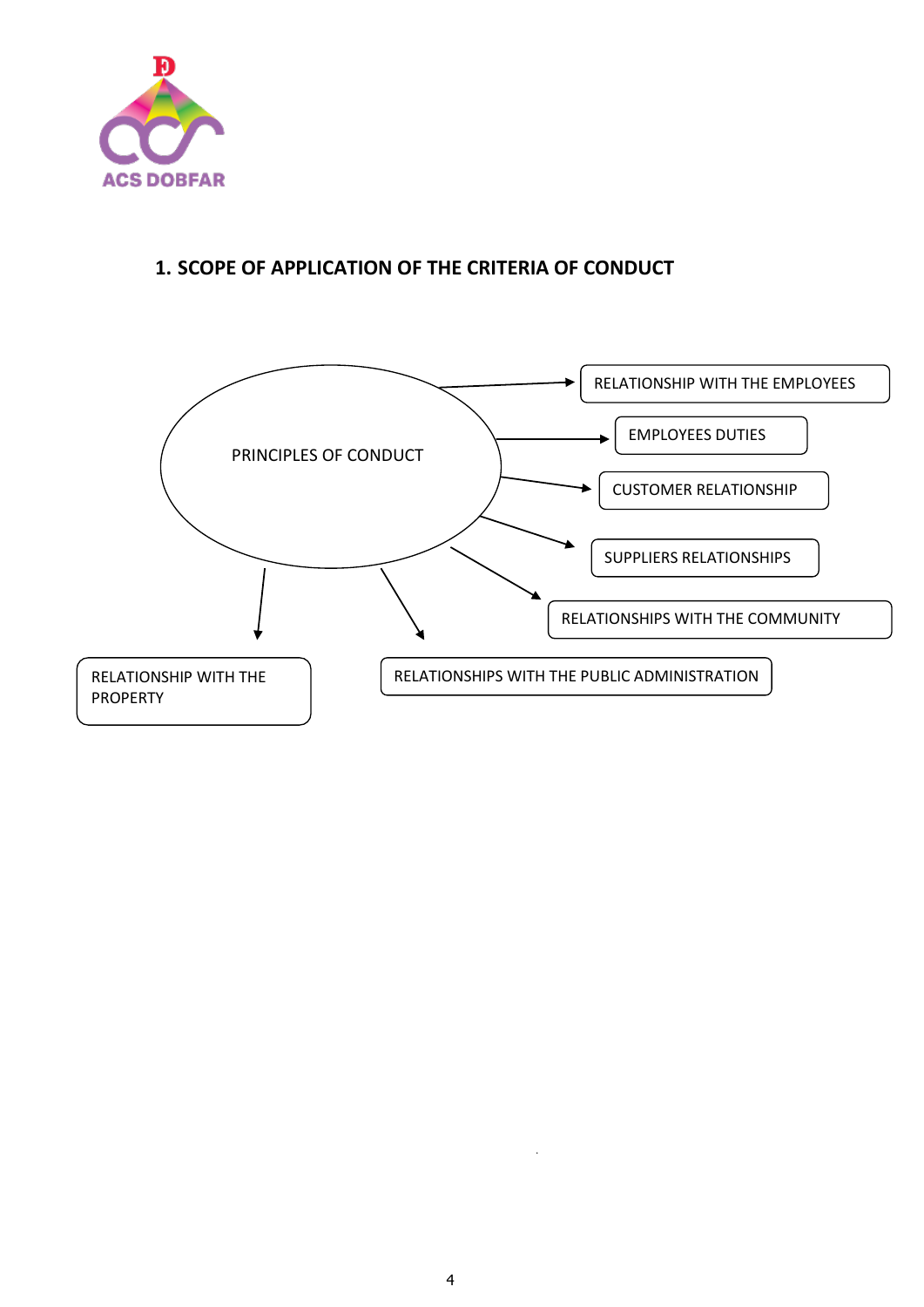

#### **2. INTRODUCTION**

This Code of Conduct (hereinafter the *Code*) defines the set of rights, duties and responsibilities that the Company ACSD assumes towards all concerned people (managers, employees, suppliers, consultants) with which it interacts as part of its operations.

The behaviours prescribed by the *Code*, integrate the conduct relevant for the complete and correct fulfilment of the due diligence obligations expected by the Company management.

The violation of the provisions of the *Code* may constitute a breach of the primary obligations of employment, or a disciplinary offence, with all legal consequences, also in relation to the preservation of employment relationship and may result in compensation for damages deriving from such violation.

The *Code* shall be brought to the attention of all employees of ACSD, and therefore, it is widely distributed internally and is available to any interlocutor.

This means that every employee has the obligation to apply and know the principles and policies of ACSD in matters of Health, Safety, Environment and Public Safety, with particular reference to the definition of policies and planning and control tools, as well as the general criteria for their implementation.

Furthermore, ACSD is committed to carry out checks upon any notice of violation of the *Code*, to evaluate the facts and to implement, in the event of an ascertained violation, adequate sanctions for employees, shareholders and other subjects, where applicable.

In this regard, by virtue of the entry into force of the legislation on whistleblowing and the consequent legislative changes that have affected the Legislative Decree 231/2001 (Law 179/2017), new procedures have been introduced into the control system concerning the methods of reporting possible violations by employees relevant for the purposes of the provisions of Legislative Decree 231/2001; the information channels have been implemented and their adequacy has been verified in order to ensure the correct reporting of crimes or irregularities by the employees of the Company, guaranteeing the absolute confidentiality of the latter throughout the entire reporting process in compliance with the provisions of par. 2 bis and 2 ter referred to in art. 6 of Legislative Decree. 231/2001.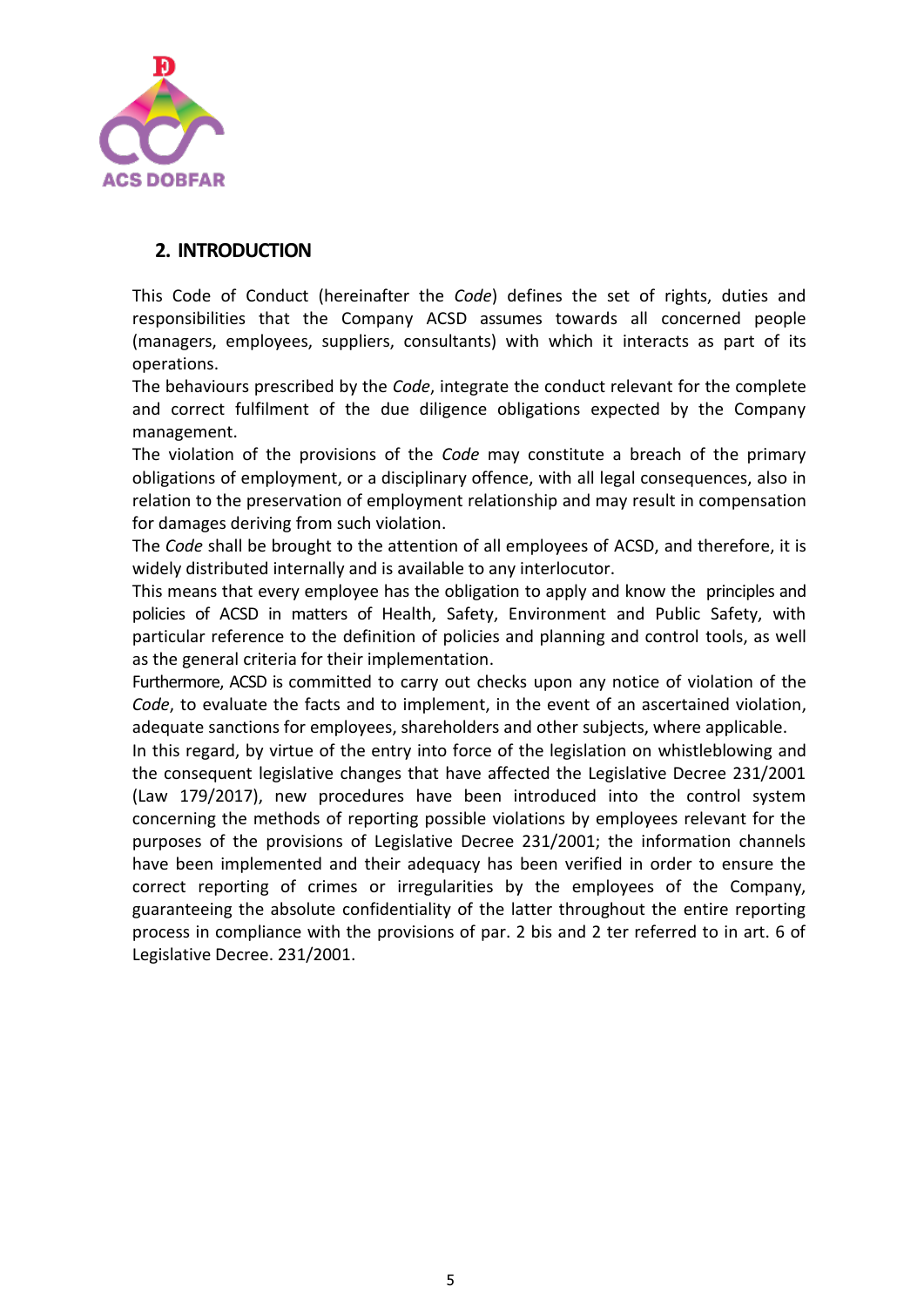

# **3. BUSINESS CONDUCT POLICIES**

ACSD develops its business by requesting its employees and other recipients to adapt their behaviour to the conducts listed below:

- avoid any discrimination with interlocutors based on age, sex, state of health, race, nationality, public opinion and religious beliefs;
- undertake to pursue the ethical principles of correctness, transparency and loyalty;
- the principle of fairness implies the respect, by all employees and collaborators, in fulfilling their duties, of the rights of any person involved in the work and professional activity. This respect is also to be understood with reference to the protection of privacy and decorum. It also implies the rejection of any situation that creates arbitrary discrimination against personnel, as well as substantial conflicts of interest between employees;
- not to accept forms of gifts that can be interpreted as exceeding the normal courtesy practices or in any case aimed at acquiring preferential treatment in the conduct of any activity connected to the company;
- not to promise, offer or pay, either directly or indirectly, forms of gifts that go beyond normal courtesy practices;
- While conducting any business activity, undertake to avoid that the persons involved are or may appear in conflict of interest. In particular, the situations that can generate conflicts of interest are:
- 1. economic and financial interests of an employee of the company and/or his/her family in the operations of supply;
- 2. use of one's position within the company or the information or knowledge acquired in their work, so that a conflict between personal interests and the interests of ACSD may arise;

Any situation that constitutes or generates a possible conflict must be immediately reported to the Supervisory Body. Therefore, each employee is obliged to communicate, in writing, the existence of any financial, commercial, professional, family or friendly relationship that could affect the impartiality of his conduct towards a third party.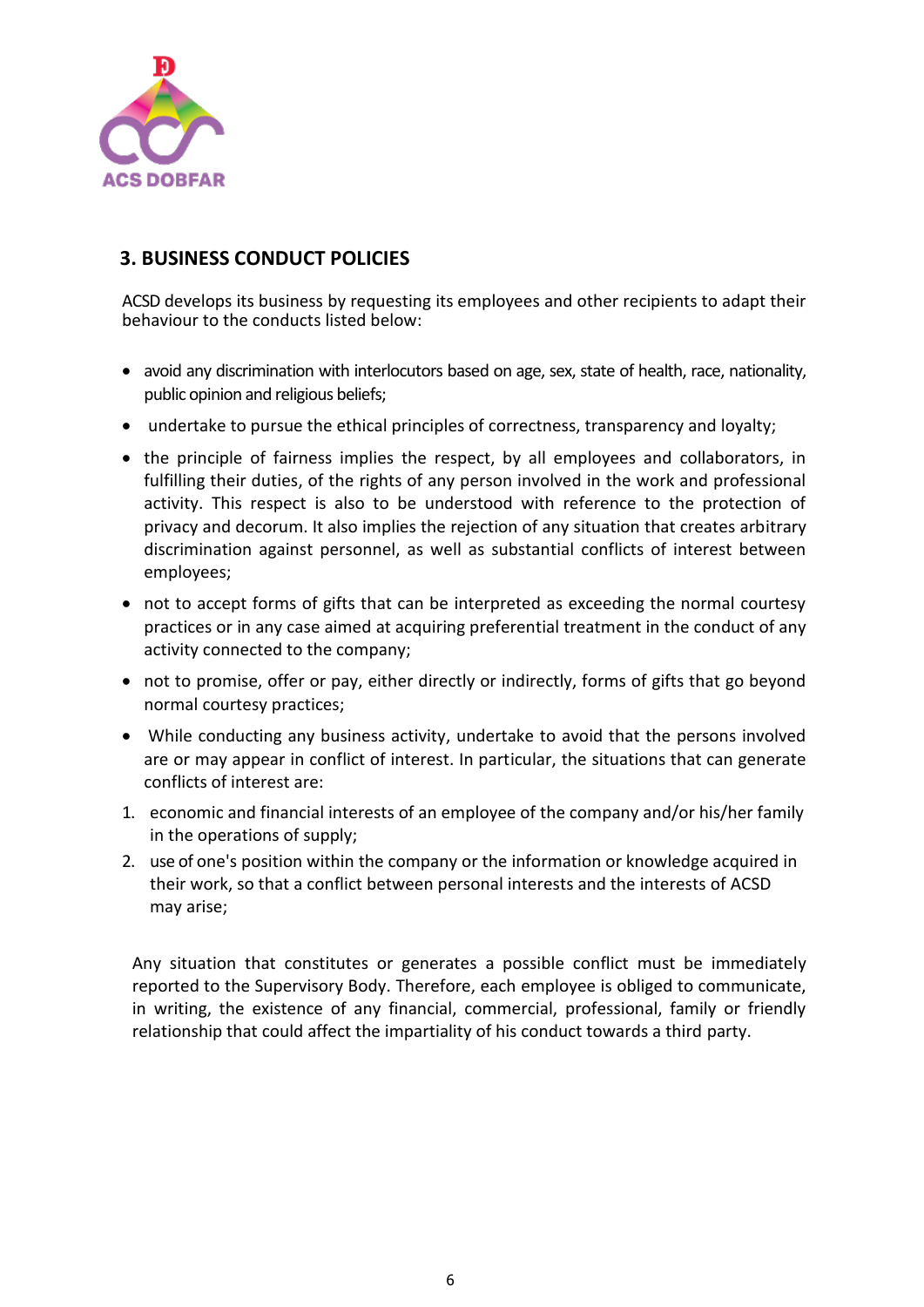

The principles currently in force, essential for the Company to pursue the objective of guaranteeing the safety and health of employees, contractors / contractors and customers, environmental protection and public safety, are the following:

- industrial and commercial activities are managed in compliance with current legislation;
- ACSD adopts the principles, standards and solutions that constitute the international "best practices" for the protection of health, safety, the environment and public safety;
- Personnel training and the exchange of experience and knowledge are considered a fundamental tool for achieving health, safety and environmental protection objectives

#### **4. EMPLOYEES, COLLABORATORS AND CONSULTANTS**

The *Code* is an integral and essential part of the employment agreement of every ACSD employee; the company shall require all employees to strictly comply with the provisions of the *Code*. Any violation of the provisions of the *Code* implies the adoption of appropriate sanctions.

Therefore, the employees:

- are required to know the rules contained in the *Code* and regulations of reference governing the operations within their department;
- have the obligation to refrain from any conduct contrary to the principles of the *Code* and the aforementioned regulations;
- are required to cooperate with the departments in charge of verifying possible violations, by giving prompt notice of it when necessary;
- must adopt behaviours consistent with the *Code* and refrain from any conduct that might damage or compromise the company's honesty, impartiality or reputation.

Anyone whose role is of supervisor, manager or administrator shall be an example and a guide, in compliance with the principles of business conduct contained in the *Code*, and shall demonstrate with his/her behaviour to the employees that compliance with the *Code* is a key issue.

All supervisors, managers and administrator must report any case of non-compliance with the provisions of the *Code.*

Attention to health, safety, environment and public safety issues is an integral part of the process of planning, implementing and monitoring the development and management of ACSD's industrial and commercial activities.

The Safety/Environment Management System and the Risk Assessment Document are the main tools for monitoring the qualitative and quantitative framework of all the actions carried out for the protection of health, safety, the environment and public safety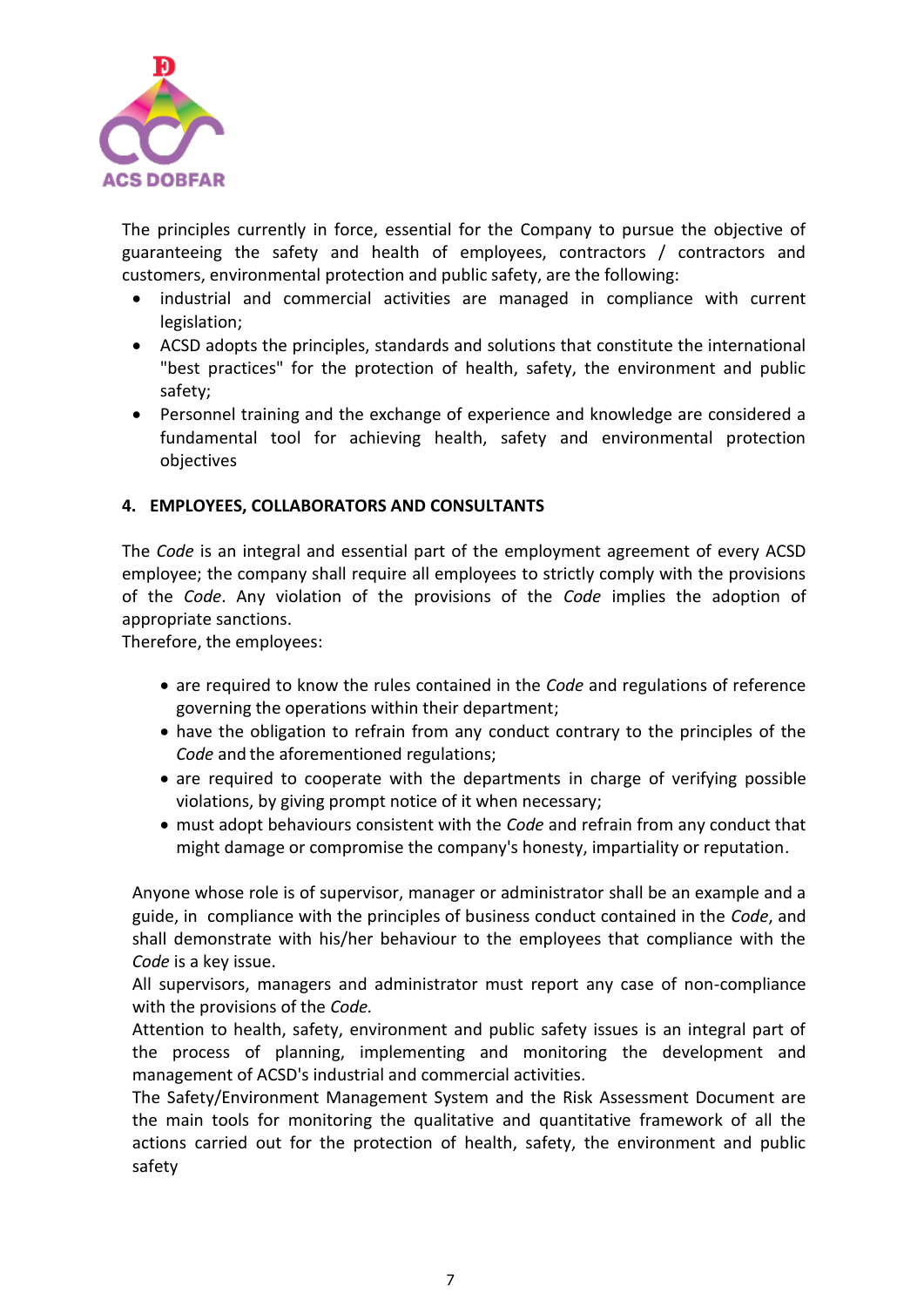

#### **5. HEALTH, SAFETY AND ENVIRONMENT**

Production activities must be managed in compliance with current environmental legislation.

ACSD, in fact, in accordance with the applicable legislation on the subject, adopts all the measures aimed at reducing the environmental impact of its activities and undertakes to implement all measures aimed at raising awareness of respect for the environment by all recipients.

ACSD also guarantees, in the performance of the various production processes, the physical and moral integrity of its workers and collaborators, in compliance with the legislation set for the protection of health and safety in the workplace. The Company also carries out its activities under technical, organizational and economic conditions such as to allow adequate accident prevention and a healthy and safe working environment. ACSD is committed to spreading and consolidating a safety culture among all its employees, developing risk awareness and promoting responsible behaviour on the part of workers.

In the same way, the workers undertake to comply with the measures of prevention and safety in place and must not put themselves and other workers in conditions of risks that could cause damage to their health or their physical safety.

In particular, the following areas of intervention are the subject of analysis and control programmes:

- health, environment and safety management systems for all operations;
- reduction of gas emissions, discharges and industrial waste, even by means of voluntary agreements, with special attention to situations in critical areas, and the constraints defined by the authorities;
- reduction of the use of natural resources and improvement of energy efficiency standards;
- improvement of the environmental performance of products and services;
- systematic monitoring systems of performance indicators in the field of health, safety, environment and public safety and improvement programs;
- the planning of interventions in case of emergency and reduction of any consequences.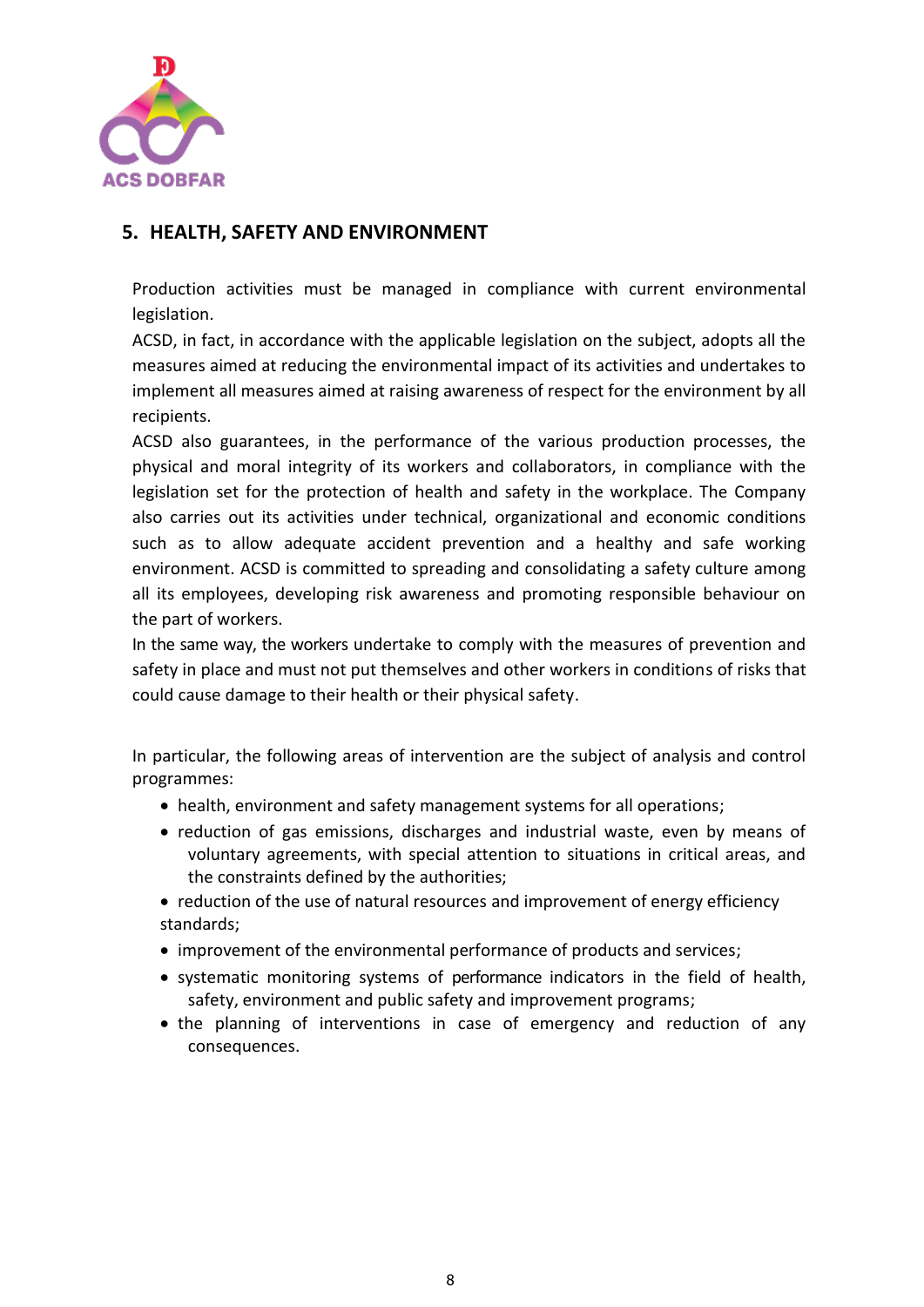

#### **6. RELATIONSHIPS WITH EXTERNALORANIZATIONS AND INDIVIDUALS**

Each employee, in carrying out their tasks of competence, are required to maintain relationships with all categories of interested parties acting in good faith, loyalty, fairness and transparency.

ACSD requires its employees and other recipients of the *Code* that any contact or relationship with customers is respectful of the principles of honesty, professional correctness and transparency. In addition, commercial relations with suppliers must take place in compliance with the criteria of impartiality, economy, transparency, loyalty and fairness, avoiding relationships that can generate personal advantages or conflicts of interest.

The company's relations with the media are reserved exclusively for appointed departments or for other recipients expressly authorized by them and must take place in accordance with the company communication strategies.

The information and communications must be correct, clear and homogeneous, without prejudice to the confidentiality requirements required by the management of the *business.*

# 7. **RELATIONSHIP WITH INSTITUTIONS / PUBLIC ADMINISTRATION**

Any relationship with state or international institutions must be based exclusively on communication forms aimed at assessing the implications of legislative and administrative operations regarding ACSD. Any relationship with public officers, in order to ensure maximum clarity, will be managed exclusively through representatives who have received an explicit power. In any case, the conduct of the representatives, referred to in the second paragraph, shall be characterized by criteria of honesty and fairness, and always complying with the institutions.

In the relationship with the Public Administration, it is strictly forbidden to:

- consider or offer employment and/or business opportunities to any officer and/or relatives of the latter, which may give advantage to employees of the Public Service in their personal capacity;
- offer gifts, by any way whatsoever, to managers, officers, employees or other subjects;
- be led to give or unduly promise money or other benefits;
- solicit or obtain confidential information that could compromise the reputation of the parties.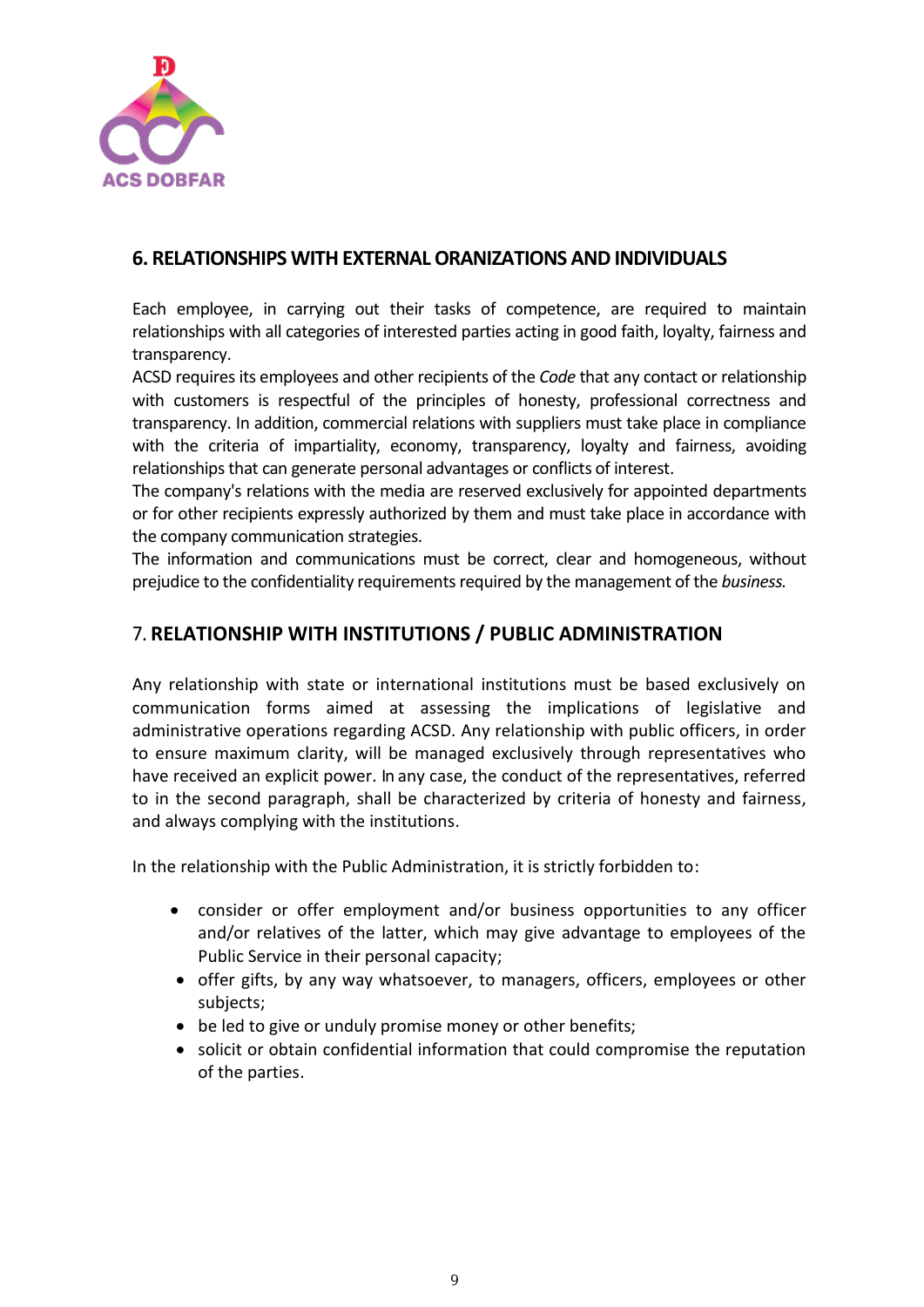

# **8. INTERNAL CONTROL SYSTEM AND VIOLATION OF THE CODE**

The internal control system is achieved through the set of tools and procedures necessary to direct, manage and monitor the operations, directing them to the achievement of the business objectives and risk prevention. The control system helps to ensure:

- compliance with laws; internal procedures; strategies and company policies;
- the achievement of the objectives set; the protection of ACSD's tangible and intangible assets, the management of the company according to criteria of efficiency and effectiveness;
- the reliability of internal and external accounting and management information;
- the generation and storage of sensitive data according to rules that ensure its accuracy, attributable, truthfulness, integrity and security.

For this purpose, every duly licensed and registered transaction and operation shall be verifiable with the support of adequate documentation.

The responsibility for the proper functioning of the internal control system refers to all recipients of the Code in their respective functions. Each employee is required to promptly inform his/her manager of the onset of dynamics that may interfere with the management of his/her work.

The effectiveness and functionality of the internal control system are guaranteed by the monitoring and control activities of the competent corporate department.

Violation of this Code harms the relationship of trust and may lead to the activation of legal actions and the adoption of measures against the recipients, in accordance with the legal provisions and the foreseen contractual regimes.

#### **9. USE OF ALCOHOL OR DRUGS**

Each employee is required to work to the best of his or her psycho-physical integrity and to avoid behaviours that could have negative effects at work, such as distortion of the perception of reality, alteration of reflexes, altered perception and evaluation of situations at risk for safety, reduced ability to react to a dangerous situation and altered awareness of one's actions and behaviour.

It will therefore be considered a conscious assumption of prejudice of this principle, in the course of work and in the workplace:

- to work under the effects of alcohol, drugs or substances of similar effect;
- to consume or sell drugs, alcohol or substances of similar effect for any reason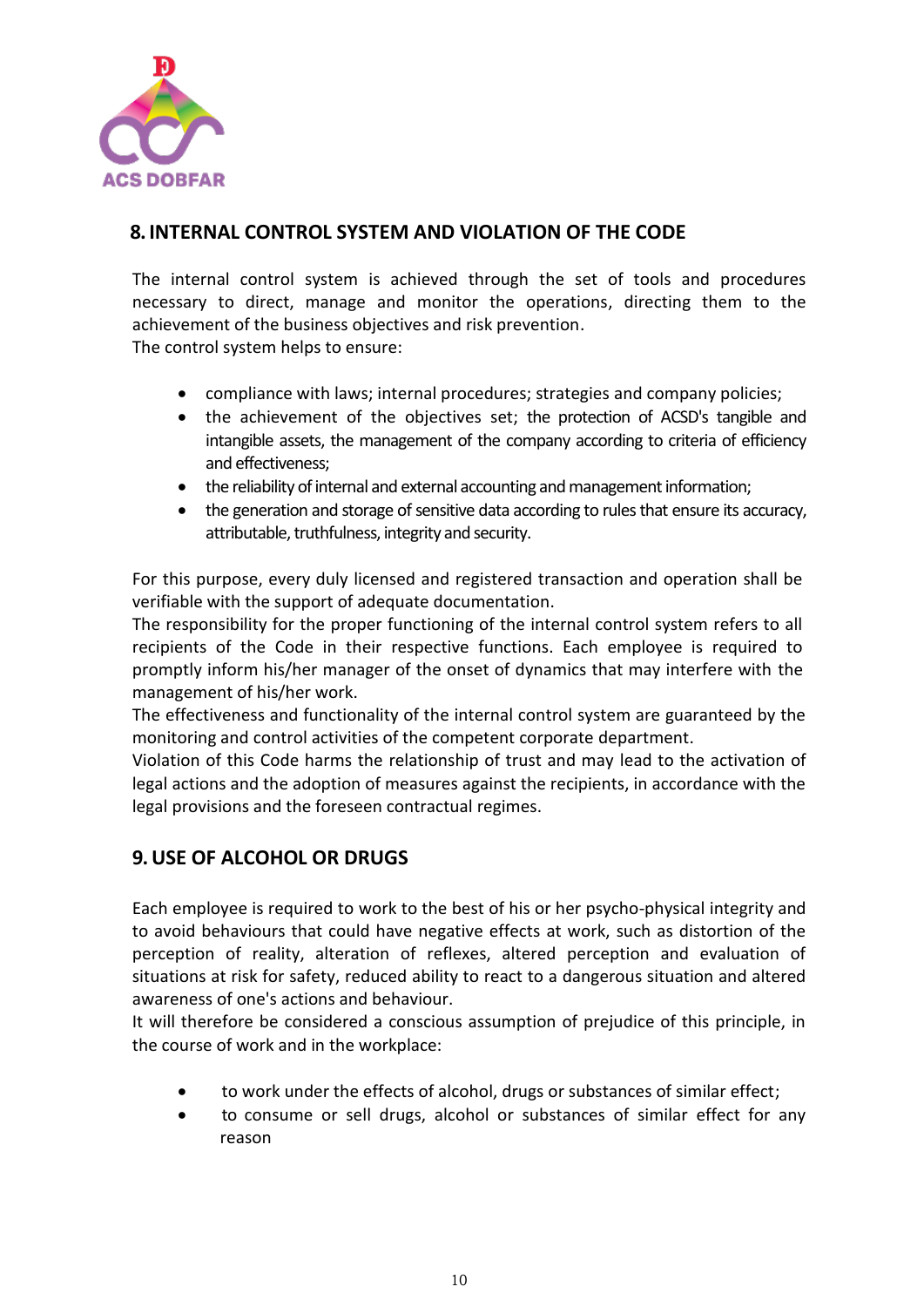

# **10. SMOKING**

It is absolutely forbidden to smoke inside ACSD workplaces, except in the smoking areas duly marked by special signs.

In situations of working together, ACSD takes into consideration the condition of those who experience physical discomfort in the presence of smoke and ask to be protected from contact with "passive smoking" in the company.

# **11. ANTI-CORRUPTION AND ANTI-MONEY LAUNDERING DISCIPLINE**

Any form of corruption is prohibited. Each employee will not seek to gain any advantage through the improper use of payments, business courtesies or anything else.

In particular, no employee of the Company is authorized to donate directly or indirectly:

• any items of value to public officials in order to obtain advantages of any nature. The term "Public Official" is used in its broadest sense, and includes employees of entities owned or controlled by the State, public international organizations, political parties and candidates for public offices. In negotiations with organizations or persons connected with public entities, the employees of ACSD must comply with the principles set out in this *Code* and strictly follow the policies and procedures adopted by the Company:

• nothing of value to public officials for the purpose of obtaining advantages of any kind.

The term "Public Official" is used in the broadest sense, and includes employees of structures owned or controlled by the state, public international organizations, political parties and candidates for public office. In dealing with organizations or persons connected to the public structure, ACSD employees must comply with the principles set out in this *Code* and strictly adhere to company policies and procedures.

• nothing of value to any person for the purpose of obtaining or maintaining commercial agreements, confidential information or undue commercial advantages.

Furthermore, no employee shall accept anything of value for the awarding of unfair business, disclosure of confidential information or concession of any improper business advantage.

The anti-corruption discipline requires compliance with other company policies and procedures promulgated from time to time, with reference to:

- offer, payment or acceptance of gifts, gratuities, entertainment, or free trips to, from or on behalf of public officials or suppliers, customers or competitors;
- acceptance of engagements with consultants, agents, lobbyists, joint venture partners or any other third party.

Finally, in compliance with the Anti-money laundering regulations, any conduct is forbidden that constitute money laundering or self- money laundering (i.e. the use of goods or money from illegal activities).